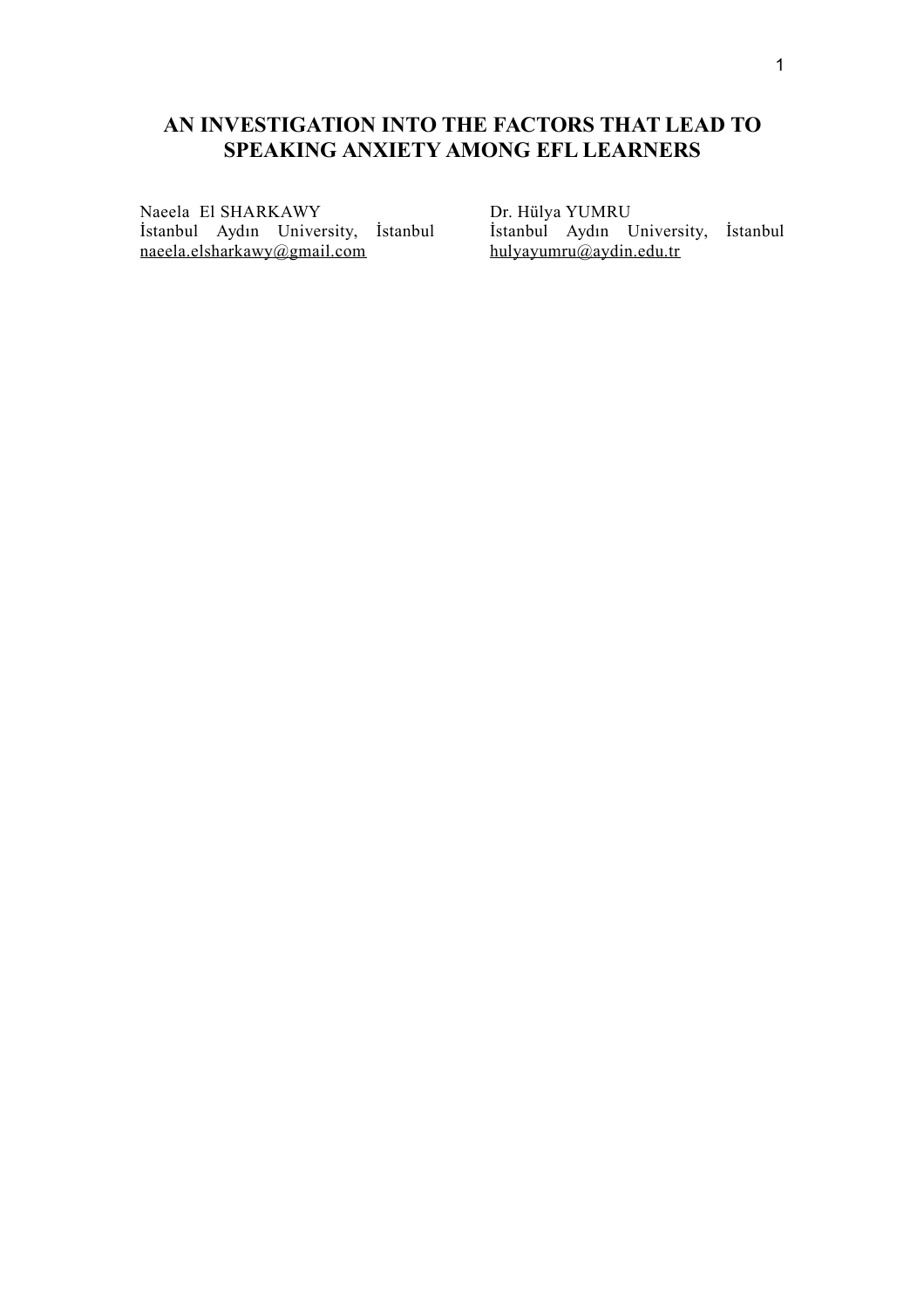### **ABSTRACT**

The aim of this study was to investigate the factors that cause speaking anxiety in English language learners. The participants of this case study were randomly selected 50 Turkish university students who are at the pre-intermediate language proficiency level of English at the Preparatory School of Istanbul Aydın University. Two main data collection instruments were used in this study. The first data collection instrument was a Foreign Language Anxiety Scale, which was developed by Horwitz, Horwitz and Cope (1986). The second data collection instrument was the focus group interviews. Using the item categorization of the Foreign Language Anxiety Scale, the data of the study were analysed in four sections: self-perceived proficiency, self-comparison to others and competitiveness, fear of performance in test situation and learners' beliefs about making mistakes in English class. The findings on self-perceived proficiency showed that although the majority of the students have self-confidence and feel relaxed about speaking English in the class, there are a few students who have self-perceived lowlevel ability in learning a foreign language. We may conclude that being confident and feelings of comfort during speaking in foreign language are significant factors in speaking. With regard to the self-comparison to others and competitiveness category, we realized that more than half of the students don't think of others' competence during the language learning process, while the rest of them compare themselves with the other students in the class. Those students stated that they don't get anxious about the English language examinations because they always prepare themselves for the examinations in advance on daily-basis. In addition, they mentioned that studying hard at home and also listening to the teacher in the class help them to become aware of the topics they are not good at. Moreover, they pointed out that their teacher is very good and that is why there is no need to get nervous about the examination time. But we cannot deny those learners who do have problems in test situation even though they represent the minority of the participants. Regarding the learners' beliefs about making mistakes in English class, we concluded that all of the students don't feel anxious about making mistakes in the English class.

*Keywords: Foreign language anxiety, speaking anxiety*

# **İNGİLİZCEYİ YABANCI DİL OLARAK ÖĞRENEN ÖĞRENCİLERDE KONUŞMA KAYGISI YARATAN FAKTÖRLER ÜZERİNE BİR ARAŞTIRMA**

## **ÖZ**

Bu çalışmanın amacı İngilizce öğrenmekte olan öğrencilerde konuşma kaygısına neden olan faktörleri araştırmaktır. Bu çalışmanın katılımcıları İstanbul Aydın Üniversitesi hazırlık okulunda okumakta olan ve orta düzey İngilizce bilen rastgele seçilmiş 50 öğrenciden oluşmaktadır. Bu çalışmanın verileri iki veri toplama ölçeği ile toplanmıştır. Birinci ölçek Horwitz, Horwitz ve Cope (1986) tarafından geliştirilen yabancı dil kaygı ölçeği (FLCAS), ikincisi ise hedef grup mülakatlarıdır. Çalışmanın verileri yabancı dil kaygı ölçeği öge sınıflandırması baz alınarak dört bölümde analiz edilmiştir: dil yeterlilik algısı, kendini diğerleriyle kıyaslama ve diğerleriyle rekabet etme, sınav kaygısı ve İngilizce derslerinde hata yapma kaygısı. Kişisel dil yeterlilik algısı ile ilgili bulgular katılımcıların çoğunun İngilizce konuşma konusunda özgüvenli ve rahat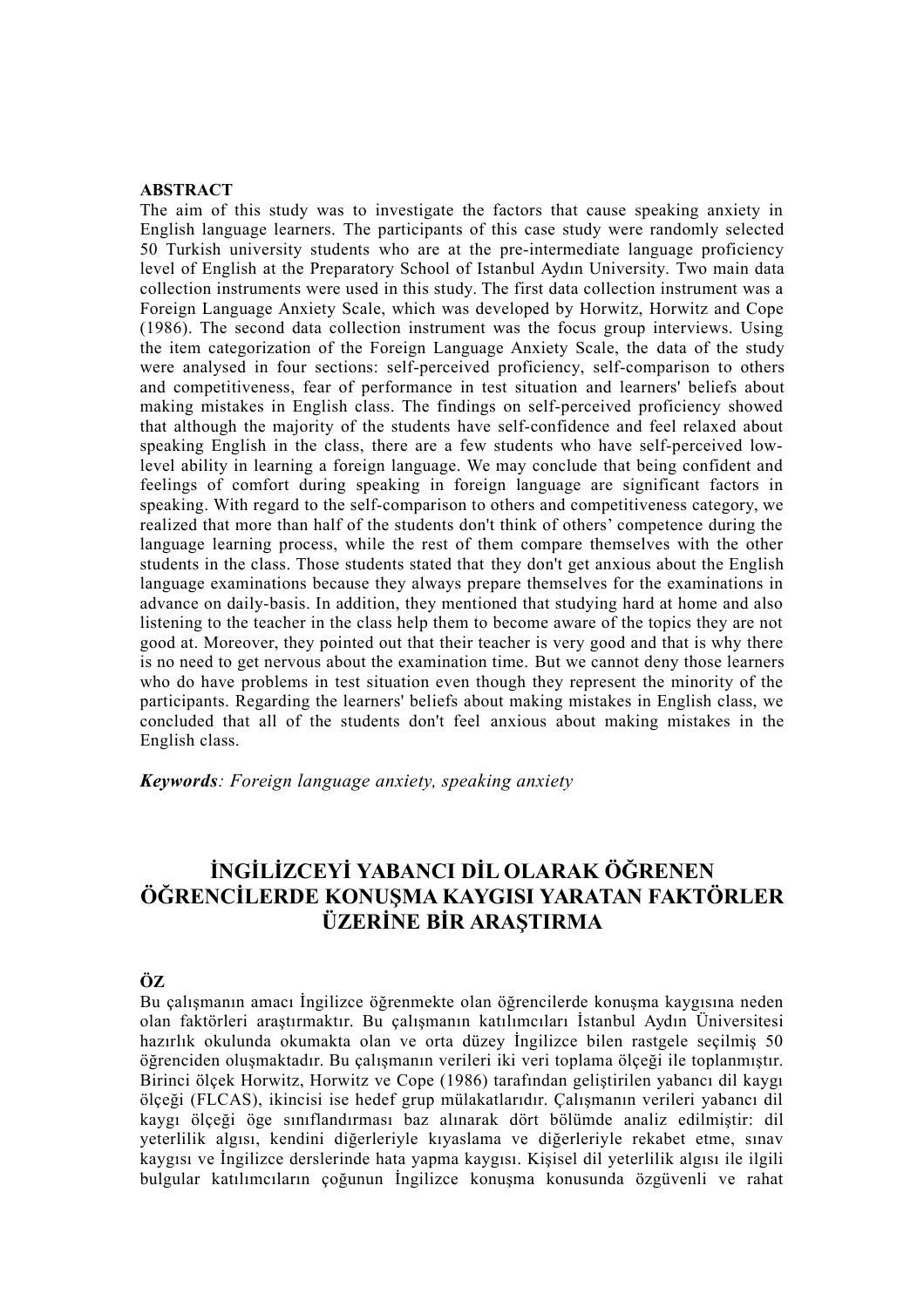olduğunu gösterse de az sayıda kişisel dil yeterlilik algısı düşük öğrenci olduğunu göstermiştir. Öğrencinin kendini diğerleriyle kıyaslama ve rekabet etme konusundaki bulgular katılımcıların yarısından çoğunun dil öğrenme sürecinde kendilerini diğerleriyle kıyaslamadıklarını göstermiştir. Bulgular bu öğrencilerin yabancı dil öğrenme sürecinde hata yapmanın doğal olduğunu düşündüklerini ve kendilerinin diğerlerinden daha iyi olduğuna inandıklarını göstermiştir. Bu öğrenciler İngilizce sınav kaygısı çekmediklerini belirtmişler ve bunun sebebinin günlük olarak sistemli bir şekilde sınavlara hazırlanmak ve İngilizce öğretmenlerinin de çok iyi olması şeklinde açıklamışlardır. Bu öğrencilerin yanı sıra azınlık bir grup öğrenci sınav kaygısı çektiklerini belirtmişler İngilizce derslerinde hata yapma kaygısı konusunda öğrencilerin sınıfta konuşurken hata yapma kaygısı yaşamadığı sonucuna ulaşılmıştır.

*Anahtar kelimeler: Yabancı dil kaygısı, konuşma kaygısı.*

#### **INTRODUCTION**

EFL learners believe that speaking a foreign language is the greatest dilemma they could ever face that is conducive for induced anxiety during language teaching (Young, 1990). In addition, it is one of the biggest obstacles that may affect the anxious foreign language learners when they are required to speak in front of the class (Horwitz et al. 1986). Language learning process has a psychological effect on the learner. In this process, several factors affect learning such as the student's personality, his/her feelings, and the language learning practices. For this reason, many endeavors have been done regarding language anxiety to show the sources that cause anxiety and perceive its significance. Language learners' achievements might be affected because of their mental barriers toward language learning as these barriers could prevent them from understanding new items or even make them avoid engaging in communicative activities and express themselves spontaneously. It has become clear that language anxiety emerges when learners start to learn a foreign language and not before that, which means only when learners become more exposed to the target language their perspectives and feeling are constructed Therefore, it is argued that language anxiety is not based on the language itself (MacIntyre and Gardner, 1989). Aydin (2001) argued that, the level of anxiety may increase for the learners when they experience negative practices during the process of learning a new language. The current research aimed to investigate the factors that cause speaking anxiety in an EFL classroom. Accordingly, the research question of the present study is as follows:

What factors cause speaking anxiety in an EFL classroom?

#### **RESEARCH METHODOLOGY**

Quantitative and qualitative research methods were used to collect and analyze the data. This study was conducted at Preparatory School of Istanbul Aydın University, Turkey in 2018-2019 academic year. The participants of the study were 50 Turkish university students. The students' subject area of study ranged from English Translation and Interpreting Business Management, International Relations, English Language and Literature to Electronic Engineering, but they were all English preparatory school students at the time of the study. The students' language proficiency level of English was pre-intermediate. The data of this study was collected through two main instruments. These were Foreign Language Classroom Anxiety Scale (FLCAS) and Focus Group Interviews. The first data collection instrument was the Foreign Language Anxiety Scale (FLCAS), which was developed by Horwitz, Horwitz and Cope (1986). There are two parts in the FLCAS. In the first part, there are two questions, which require demographic information about the students' age and gender. The second part involves 33 items based on a 5-point Likert type- rating scale ranging from strongly disagree (1), disagree (2), neither agree nor disagree (3), agree (4) to strongly agree (5). The questionnaire' items are divided into four subcategories: Self-perceived proficiency,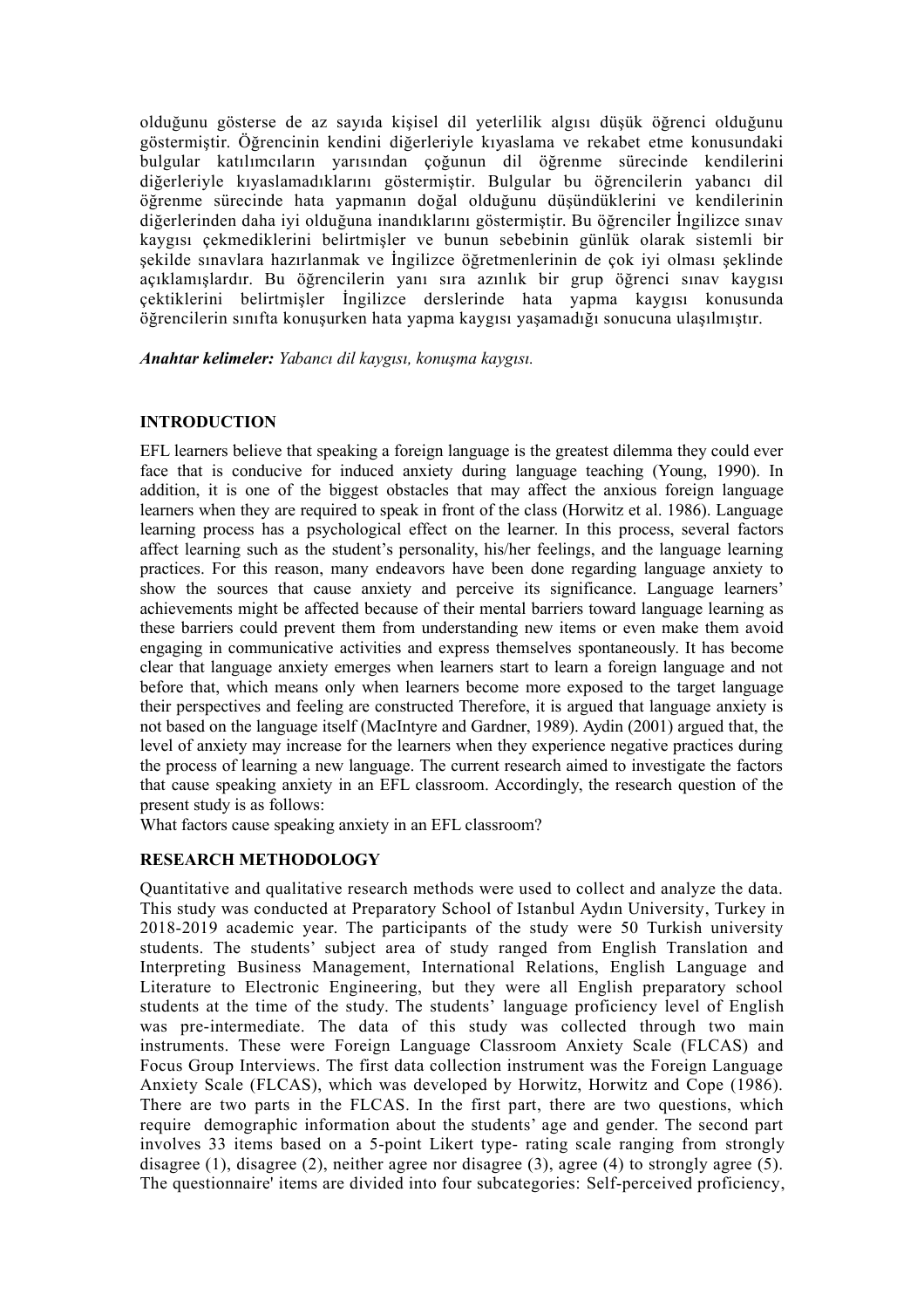Self-comparison to others and competitiveness, Fear of performance in test situation, and Learners' beliefs about making mistakes in English class. The second data collection instrument of the study was the focus group interviews. The questions used in the focus group interviews were developed by Batiha, Mohd and Mustaffa (2014). The number of the learners who participated in the focus group interviews was 10 out of 50 participants. The learners already articulated their notions in FLCAS but through the focus group interviews they had the opportunity to discuss and express their ideas verbally which made them feel more comfortable. The data collected through Foreign Language Classroom Anxiety Scale was subjected to Statistical Package for Social Science (SPSS) version 19. The qualitative data collected through the focus group interviews was transcribed and then analyzed through descriptive analysis.

### **FİNDİNGS AND CONCLUSİONS**

The research question of the study aimed to define the factors that cause speaking anxiety in an English foreign language classroom. By using the design of the FLCAS as a basis, we attempted to present the conclusions of the study in four sections: self-perceived proficiency, self-comparison to others and competitiveness, fear of performance in test situation and learners' beliefs about making mistakes in English. The findings related to self-perceived proficiency showed that the majority of the students have self-confidence and feel relaxed about speaking English in the class However, the rest of the students that represent the minority have self-perceived low- level ability in learning a foreign language cannot be ignored in educational settings. On analyzing the reasons why those students have selfperceived low-level ability, we found out that those students are not sure of themselves during speaking English in the class. The focus group interview analysis helped us to conclude that those students with low ability level self-perception learn to overcome the feelings of speaking anxiety as they get accustomed to using English in communication. For this reason, we might conclude the importance of involvement in speaking practice activities in language classrooms. All in all, we may conclude that being confident and feelings of comfort during speaking in foreign language are significant factors in speaking. This conclusion is similar to those pointed out by Young (1991) and Toth (2007). Toth (2007) argued that the learners may feel anxious about using the target language if they believe that they lack enough competence in language skills. For this reason, Toth (2007) believes that there are negative correlations between self-perceived competence in language learning and anxiety level and if students have low expectations of their foreign language learning ability, they perceive their success as poor in foreign language learning.

With regard to the self-comparison to others and competitiveness category we realized that more than half of the students don't think of others' competence during the language learning process, while the rest of them compare themselves with the other students in the class. In the light of our analysis as to why those students don't think of others' competence, we found out that those students think that it is natural to make mistakes in learning a foreign language. They also believe that they are better than their peers in the English class and this is why they feel very confident when they talk in front of the class. As for those students who compare their language proficiency levels to others, we observed that those students are less proficient in the target language that the others and in time their level of confidence in the use of the target language increases. This conclusion is similar to those pointed out by Price (1991). Price (1991) articulated that most of the participants in the survey believe that their language skills were behind the others in class and they were worried about what the others would think about them when they made mistakes. Therefore, it was found out that self-comparison to others played an anxiety-arousal factor causing students feel less competent than the others.

The findings that are related to fear of performance in test situation revealed that most of the students have no problems when it comes to taking English examinations. Those students stated that they don't get anxious about the English language examinations because they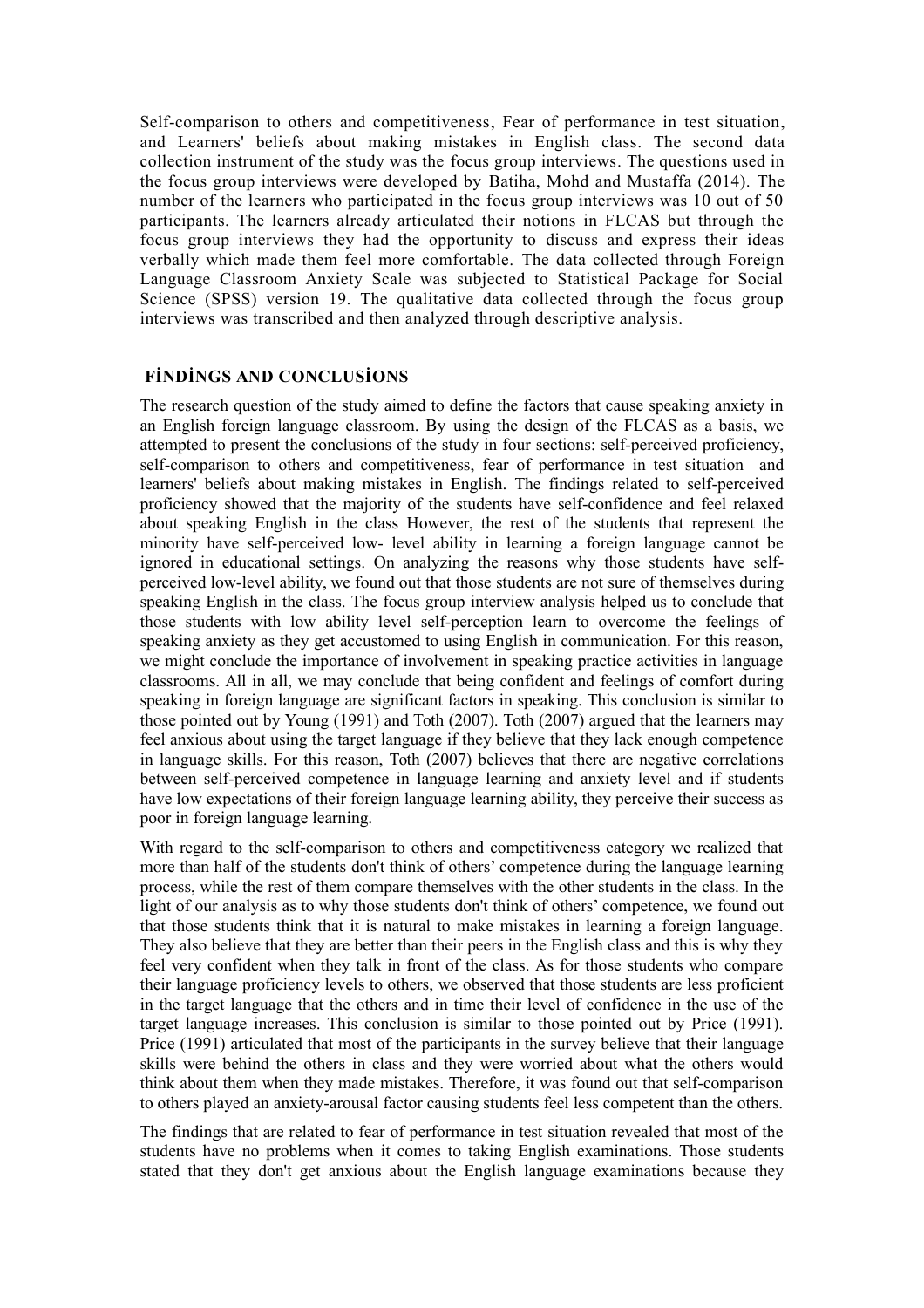always prepare themselves for the examinations in advance on daily-basis. In addition, they mentioned that studying hard at home and also listening to the teacher in the class help them to become aware of the topics that they are not good at. Moreover, they pointed out that their teacher is very good and that is why there is no need to get nervous about the examination time. But we cannot deny those learners who do have problems in test situation even though they represent the minority of the students. It was clear that those students who have problems in this issue feel worried about the idea of failing in the English language examination for different reasons. For example, while one student says he does not spare much time for outof-class work, the other one complains about his carelessness.

Regarding the learners' beliefs about making mistakes in English class, we concluded that all of the students don't feel anxious about making mistakes in the English class. These students view the process of foreign language learning similar to learning a mother tongue. Accordingly, they believe it is natural to make mistakes in the language classroom. Additionally, they expect the teachers to correct their mistakes so that they learn the target language appropriately. Hashemi &Abbasi (2013) conducted a study on this topic and they concluded that making mistakes in English class might have a negative impact on those students' self- image who are anxious of making mistakes in front of their peers. And in turn this will increase their anxiety during speaking. Also, as concluded by *Keramida* & Tsiplakides (2009) students who practice bad assessment whether from the teacher or their peers do not view language mistakes as an ordinary fragment of learning process but as a threat to their appearance.

The finding that are related to the classroom procedures showed that half of the students feel confident and relaxed when they speak in the English class and they also don't consider English as a difficult course at all. While the other half of the students have problem in selfconfidence during speaking in the English class and according to those students, English lessons are neither difficult nor easy. Therefore, we cannot ignore the students who do have problem with self-confidence. Additionally, we can conclude that the reason why they don't feel confidence during speaking the English class ascribe to their personal features. In addition, as concluded by Daubney (2002) classroom procedures play a vital role in academic success and a supportive and friendly environment should be set up in classrooms in which students behave comfortably without being constantly evaluated. Similarly, Aida (1994) articulated that for some students the classroom setting presents itself as an anxiety-provoking situation because it includes perpetual evaluations from others except that the student him/herself.

#### **REFERENCES:**

*Aida, Y. (1994). Examination of Horwitz, Horwitz, and Cope's Construct of Foreign Language Anxiety: The Case of Students of Japanese. The Modern Language Journal. 78, 155-168. Alto, CA: Consulting Psychologists Press.* 

*Aydin, B. (2001). A Study of Sources of Foreign Language Classroom Anxiety in Speaking and Writing Classes. Doctoral Dissertation. Anadolu Üniversitesi, Eğitim Fakültesi Yayınları, Eskişehir.*

*Batiha, J., Mohd, N., & Mustaffa, R. (2014). Exploring the factors of classroom anxiety in the context of EFL Arab students.* 

*Daubney, M. (2002). Anxiety and inhibitive factors in oral communication in the classroom: a study of third year English language specialists at the Catholic University in Viseu. Mathesis. 11, 287-309.*

*Hashemi, M., & Abbasi, M. (2013). The Role of the Teacher in Alleviating Anxiety in Language Classes. International Research Journal of Applied and Basic Sciences, 4(3), 640- 646.*